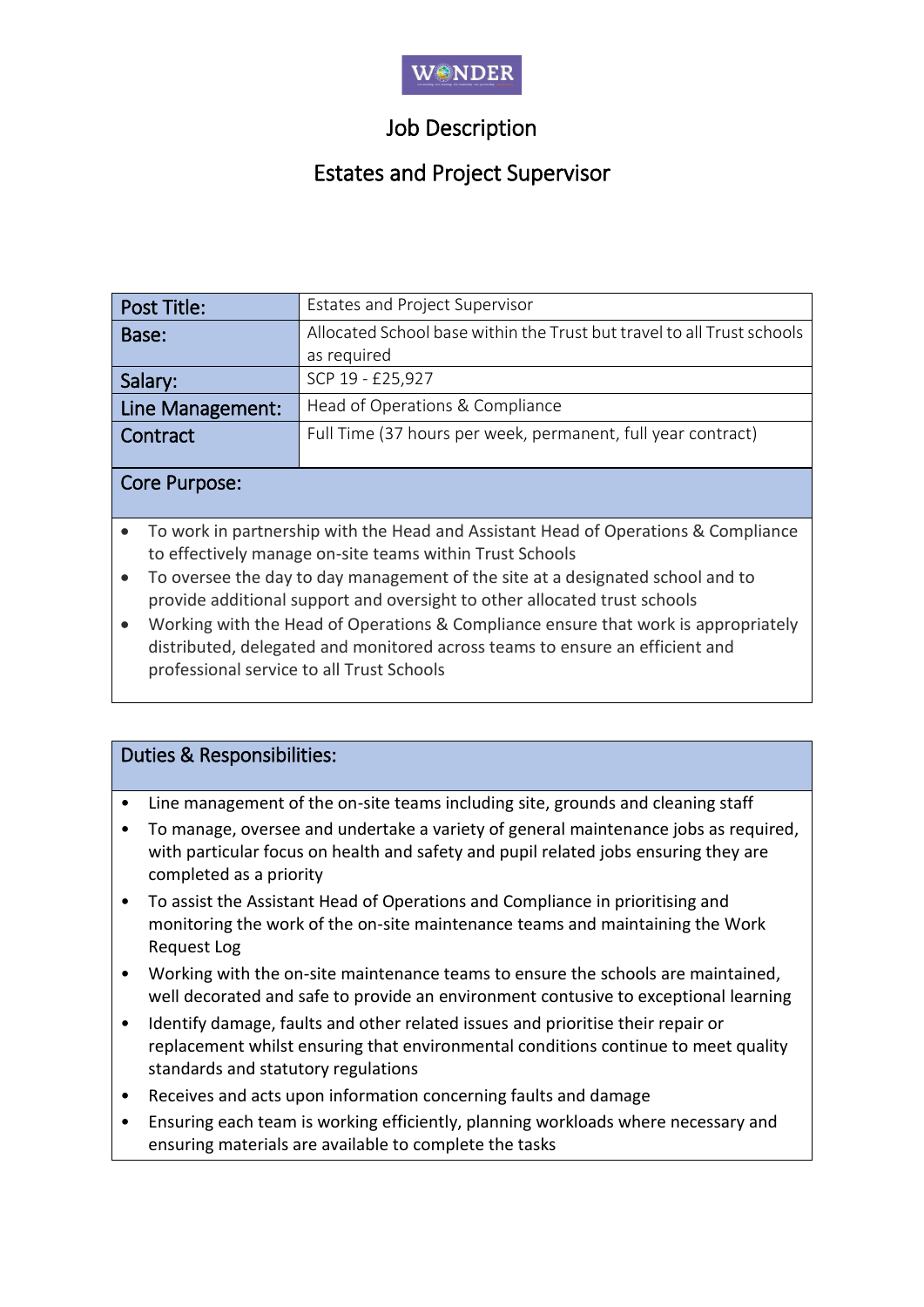### WONDER

- Ensure that routine checks and audits are carried out, including fire alarm, water checks etc
- Provide coaching and guidance to the on-site maintenance teams, supporting with the induction of any new on-site staff
- Ensure the school site grounds are maintained to the highest standard
- To oversee the management of all contractors on trust school sites
- As a keyholder, attend out of normal working hours, as required in exceptional circumstances.
- To oversee the security of the school sites, through regular review and ensuring appropriate staffing for locking and unlocking school sites.
- To support school leaders with events held on school sites, ensuring correct facilities and operation of risk assessments are in place, as required.

| PERSON SPECIFICATION - ESTATES AND PROJECT SUPERVISOR                                                                                                                         |           |                  |          |  |  |
|-------------------------------------------------------------------------------------------------------------------------------------------------------------------------------|-----------|------------------|----------|--|--|
| Criteria                                                                                                                                                                      | Essential | <b>Desirable</b> | Evidence |  |  |
| Qualifications                                                                                                                                                                |           |                  |          |  |  |
| A relevant NVQ Level 3 or equivalent<br>qualification within one of the key electrical,<br>mechanical or building trades with Joint<br>Industries Board (JIB) approved status |           | X                | A/C      |  |  |
| Institute of Occupational Safety and Health<br>(iOSH) Qualification or equivalent                                                                                             |           | $\mathsf{X}$     | A/C      |  |  |
| GCSE A-C Grades in Maths and English (or<br>equivalent)                                                                                                                       | X         |                  | A/C      |  |  |
| Experience                                                                                                                                                                    |           |                  |          |  |  |
| Experience gained within a facilities,<br>operational, trade or maintenance role                                                                                              | X         |                  | A/R/I    |  |  |
| Management experience and/or demonstrated<br>ability to manage a team                                                                                                         | X         |                  | A/I/R    |  |  |
| Proven ability to work effectively in a team<br>environment and independently as required                                                                                     | X         |                  | A/I/R    |  |  |
| Proven experience of Health and Safety<br>requirements particularly risk assessments and<br>method statements                                                                 | X         |                  | A/R/I    |  |  |
| Experience of working in an educational setting                                                                                                                               |           | Χ                | A/R/I    |  |  |
| Knowledge and Understanding                                                                                                                                                   |           |                  |          |  |  |